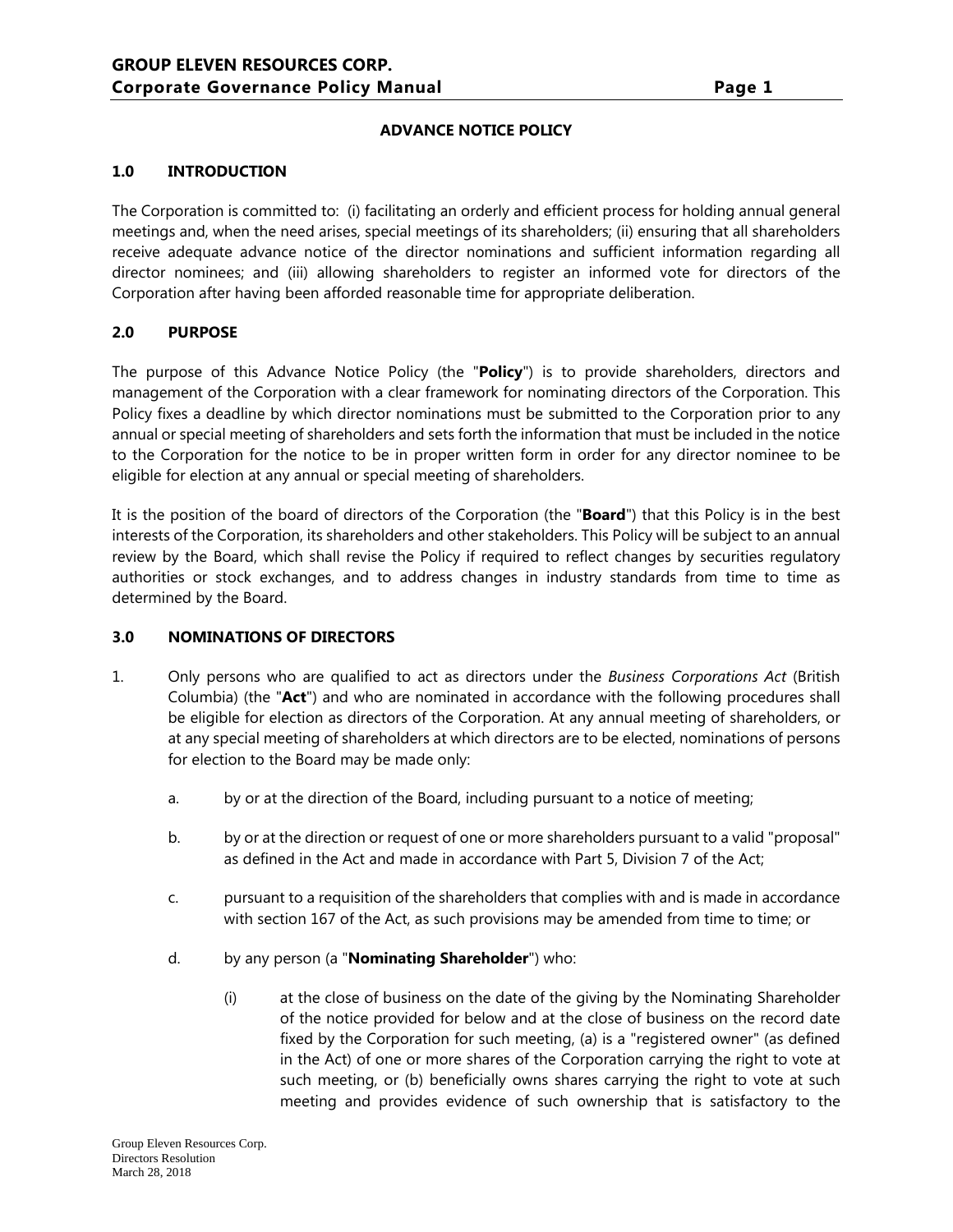Corporation, acting reasonably. In cases where a Nominating Shareholder is not an individual, the notice set forth in paragraph 4 below must be signed by an authorized representative, being a duly authorized director, officer, manager, trustee or partner of such entity who provides such evidence of such authorization that is satisfactory to the Corporation, acting reasonably; and

- (ii) in either case, complies with the notice procedures set forth below in this Policy.
- 2. In addition to any other requirements under applicable laws, for a nomination to be validly made by a Nominating Shareholder in accordance with this Policy, the Nominating Shareholder must have given notice thereof that is both timely (in accordance with paragraph 3 below) and in proper written form (in accordance with paragraph 4 below) to the Corporate Secretary of the Corporation at the principal executive offices of the Corporation.
- 3. To be timely, a Nominating Shareholder's notice to the Corporate Secretary of the Corporation must be made:
	- a. in the case of an annual meeting of shareholders, not less than thirty (30) days nor more than sixty-five (65) days prior to the date of the annual meeting of shareholders; provided, however, that in the event that the annual meeting of shareholders is to be held on a date that is less than fifty (50) days after the date (the "**Notice Date**") on which the first public announcement (as defined below) of the date of the annual meeting was made, notice by the Nominating Shareholder may be given not later than the close of business on the tenth (10<sup>th</sup>) day following the Notice Date; and
	- b. in the case of a special meeting (which is not also an annual meeting) of shareholders called for the purpose of electing directors (whether or not called for other purposes), not later than the close of business on the fifteenth (15th) day following the day on which the first public announcement of the date of the special meeting of shareholders was made.

The time periods for the giving of a Nominating Shareholder's notice set forth above shall in all cases be determined based on the original date of the applicable annual meeting and/or special meeting of shareholders, and in no event shall any adjournment or postponement of a meeting of shareholders, or the reconvening of any adjourned or postponed meeting of shareholders, or the announcement thereof, commence a new time period for the giving of a Nominating Shareholder's notice as described above.

- 4. To be in proper written form, a Nominating Shareholder's notice must be addressed to the Corporate Secretary of the Corporation, and must set forth:
	- a. as to each person whom the Nominating Shareholder proposes to nominate for election as a director: (i) the name, age, business address and residential address of the person; (ii) the present principal occupation or employment of the person and the principal occupation or employment within the five years preceding the notice; (iii) the citizenship of such person; (iv) the class or series and number of shares in the capital of the Corporation which are, directly or indirectly, controlled or directed or which are owned, beneficially or of record, by the person as of the record date for the meeting of shareholders (if such date shall then have been made publicly available and shall have occurred) and as of the date of such notice; and (v) a statement as to whether such person would be "independent" of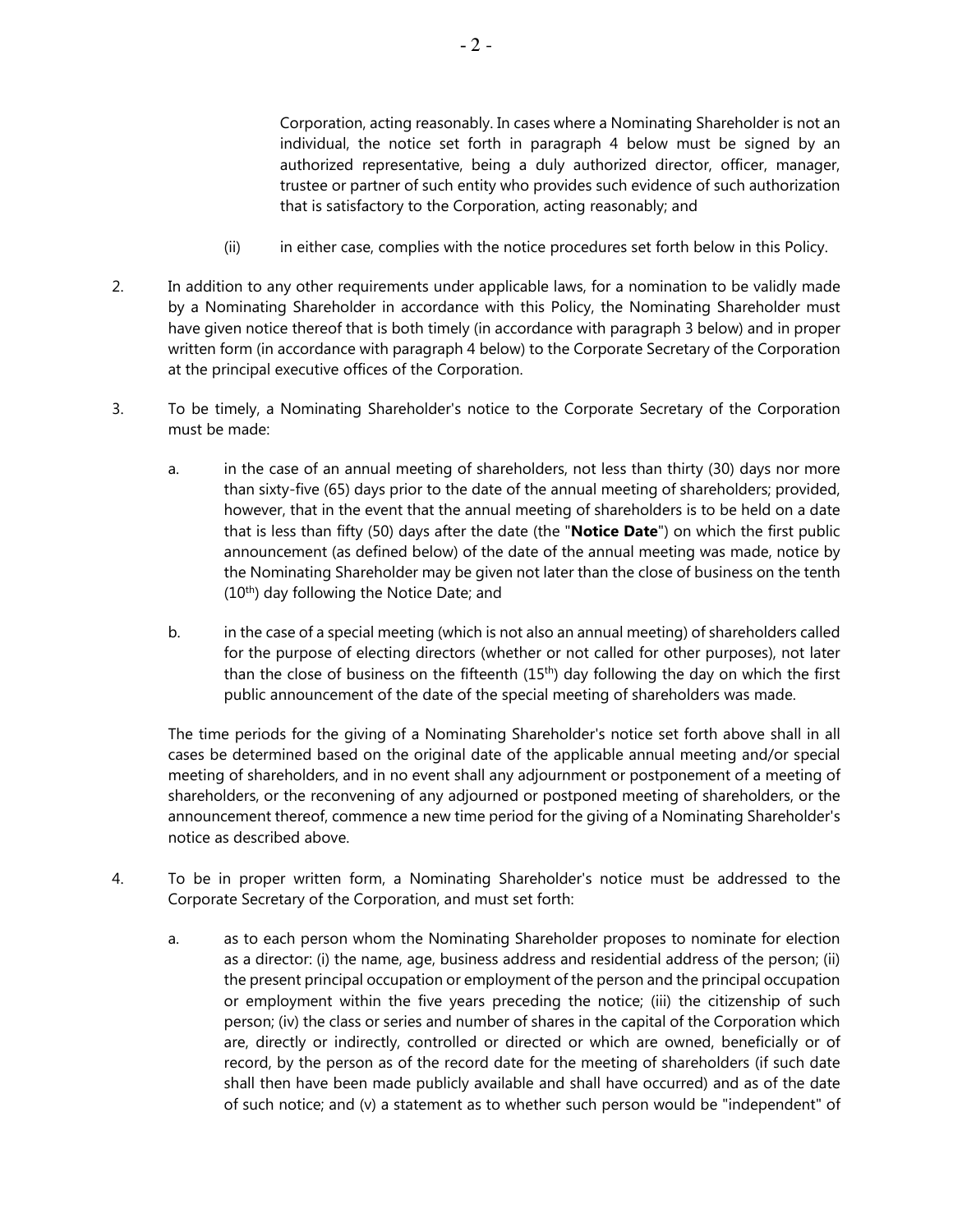the Corporation (within the meaning of sections 1.4 and 1.5 of National Instrument 52-110, *Audit Committees*, of the Canadian Securities Administrators, as such provisions may be amended from time to time) if elected as a director at such meeting and the reasons and basis for such determination;

- b. the full particulars regarding any oral or written proxy, contract, agreement, arrangement, understanding or relationship pursuant to which such Nominating Shareholder has a right to vote or direct the voting of any shares of the Corporation; and
- c. any other information relating to such Nominating Shareholder that would be required to be made in a dissident's proxy circular in connection with solicitations of proxies for election of directors pursuant to the Act and Applicable Securities Laws.

The Corporation may require any proposed nominee to furnish such other information as may reasonably be required by the Corporation to determine the eligibility of such proposed nominee to serve as a director of the Corporation or that would reasonably be expected to be material to a reasonable shareholder's understanding of the experience, independence and/or qualifications, or lack thereof, of such proposed nominee.

As soon as practicable following receipt of a Nominating Shareholder's notice (and such other information referred to above, as applicable) that complies with this Policy, the Corporation shall publish through a public announcement the names of the nominees named in such notice and such other details of such notice as the Corporation may deem appropriate.

- 5. No person shall be eligible for election as a director of the Corporation unless nominated in accordance with the provisions of this Policy; provided, however, that nothing in this Policy shall be deemed to preclude discussion by a shareholder (as distinct from the nomination of directors) at a meeting of shareholders of any matter in respect of which such shareholder would have been entitled to submit a proposal pursuant to the provisions of the Act or at the discretion of the Chairman. The Chairman of the meeting shall have the power and duty to determine whether a nomination was made in accordance with the procedures set forth in the provisions of this Policy and, if the Chairman determines that any proposed nomination was not made in compliance with this Policy, to declare that such defective nomination shall be disregarded.
- 6. For purposes of this Policy:
	- a. "**public announcement**" shall mean disclosure in a press release reported by a national news service in Canada, or in a document publicly filed by the Corporation under its profile on the System for Electronic Document Analysis and Retrieval (SEDAR) at www.sedar.com; and
	- b. "**Applicable Securities Laws**" means, collectively, the applicable securities statutes of each relevant province and territory of Canada, as amended from time to time, the rules, regulations and forms made or promulgated under any such statute and the published national instruments, multilateral instruments, policies, bulletins and notices of the securities commission and similar regulatory authority of each relevant province and territory of Canada, and all applicable securities laws of the United States.